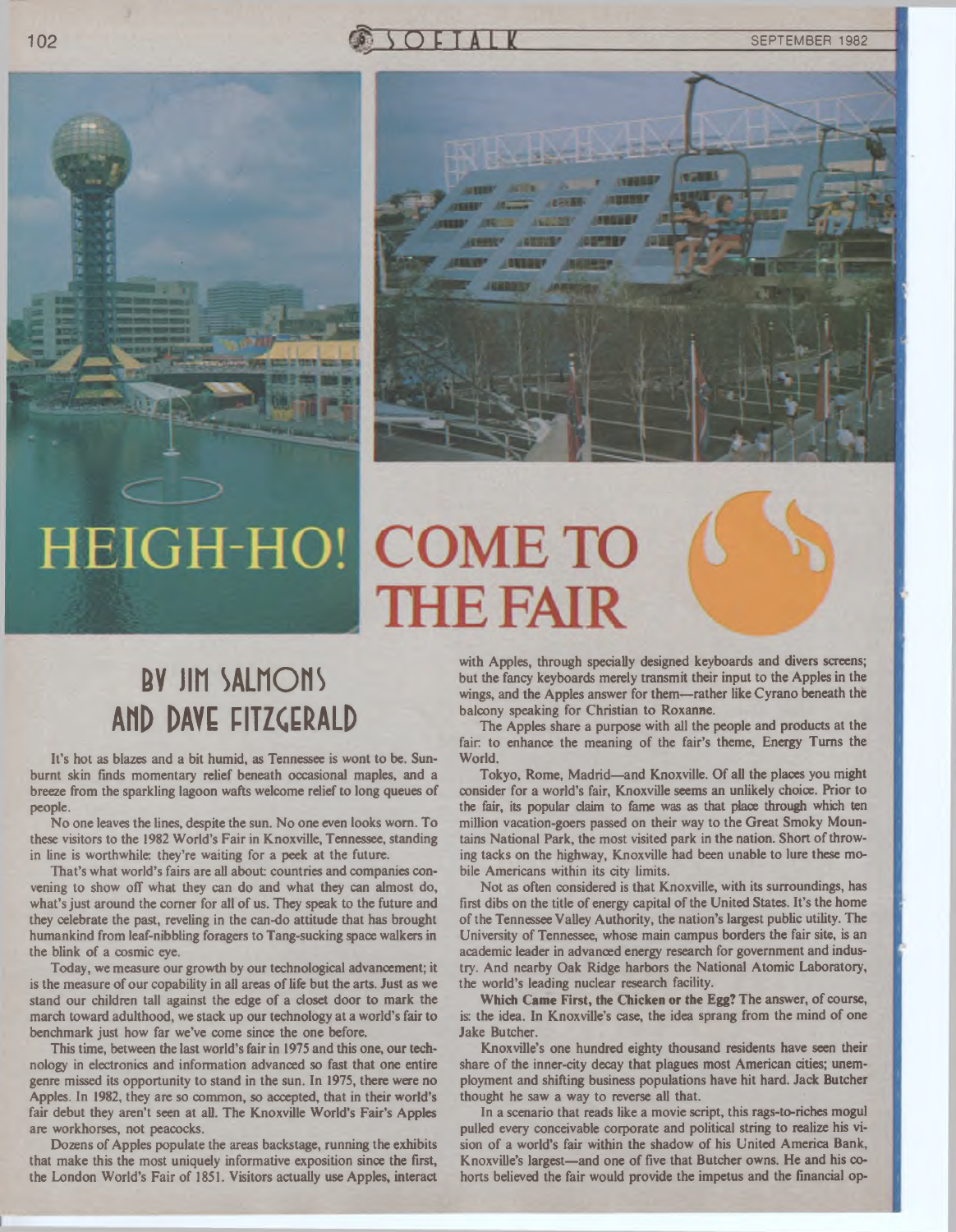portunity to redevelop Knoxville's ailing central business district in one fell swoop.

Ordinarily, today's world's fairs are financed by local municipal bond issues or other public funds. Not so in Knoxville. With his friends, Jake Butcher negotiated a thirty-million-dollar line of credit from a consortium of forty-three banks. The 1982 World's Fair is the first such exposition funded totally by private-sector investment.

**The Way It Was.** At first, world's fairs were mammoth spectacles. Designated as universal expositions, fairs were held in internationally significant cities such as London, New York, and Paris. With each partici-

The Sunsphere (far left), theme structure of the fair, dominates the view of the site across the Waters of the World. The U.S. pavilion, The Energy Place (left), is the fair's largest national exhibit and a showcase of Apple-controlled videodisc displays. The Debate Wall (below), twenty video monitors controlled by three Apples, as seen through The Neon Way, a colorful light sculpture representing American energy supply and demand.



pating country funding and constructing its own pavilion, the event attempted to showcase the total spectrum of human accomplishment.

As the world became more diverse and complex, and just plain bigger, mounting the world's fair extravaganzas became impossibly costly and unwieldy. The traditional metropolises balked at the prospect of trying to outdo Busby Berkeley but didn't want to undershine the previous host. World's fairs were in danger of extinction.

Yet the benefits of the fairs to the cities that hosted them couldn't be denied. Smaller cities, needing the stimulation of economic activity the fairs inevitably caused, couldn't afford the traditional fairs, but they also didn't feel the need to compete with previous events. They lobbied for smaller, focused world's fairs.

So the Bureau of International Expositions sanctioned a second category of world's fair. the specialized fair, a global event focusing on a particular aspect of human endeavor.

In a unique partnership, local developers front construction funds and lease space to participants who share pavilions. Jobs are created, many of which last after a fair is over, and the new or revitalized buildings are put to use in reenergizing the local economy. Like the extravaganzas of yesterday, a specialized world's fair can turn a city around.

**Childhood's End.** The Knoxville World's Fair highlights world achievements in energy. Diverse potential solutions to the world's energy problems abound in the pavilions.

Displays stress conservation and efficient use of energy. Demonstrations of fuel-efficient cars, energy-efficient buildings, and labor-saving but low-energy appliances offer glimpses of a more energy-conscious future. And the renovation of a Victorian house on the fair site shows that we can tackle the problem without rebuilding our cities.

More exciting are the displays of new technologies exploring different sources of energy. Windmills and solar collectors abound on the fairgrounds. Seeing one beside the other is like seeing the old world juxtaposed against the new; actually, both are part of the future. Indoor exhibits attest to the monumental effort industry is putting into developing methods of recovering and using uranium, deuterium, coal, and oil shale.

Many exhibits at the World's Fair use Apples, but three of the largest pavilions use them in such quantity and so integrally that they merit closer looks. Follow now as we visit the United States pavilion, the pavilion of the America's Electric Energy Exhibit, and the Tennessee Valley Authority exhibit.

The United States pavilion, The Energy Place, is the centerpiece of the 1982 World's Fair. The six cantilevered stories of the U.S. pavilion extend majestically over an edge of the three-acre Waters of the World, a beautiful reflecting pool created especially for the fair. Open-air balconies overlooking the lake give pavilion visitors a breathtaking view of the Sunsphere, the 266-foot theme structure of the fair. On the opposite side of the building, an IMAX theater presents the film *Energy*, *Energy* on a screen ninety feet wide and seven stories tall—the largest in the world.

The Energy Place practices what it preaches: energy conservation and innovation. A network of computer-controlled sensors constantly monitors and adjusts the climate within the pavilion. This super-intelligent thermostat will even open the windows if the system determines that outside air is the most effective way to keep the building within environmental standards. State-of-the-art insulation techniques and a 4,100 square-foot solar collector contribute to the building's energy efficiency.

Escalators shuttle crowds to the top of the pavilion. Here, they begin a gradual descent down broad ramps through a series of displays that unfold America's energy past, present, and future. Throughout the descent, visitors are afforded an unobstructed view of the entire pavilion from the railing-lined ramps and broad landings. Even the cavernous open space in the center of the pavilion is filled with energy-related items suspended from the ceiling by wire.

The firm of Ramirez and Woods, eighteen-year veterans of exhibit design, brought together numerous historical artifacts, from Jeffersonian bedwarmers to the first solar-powered airplane, to give concrete examples of the evolution of our diversified uses of energy. Artistic expressions are also included to convey the elusive concepts relating to energy.

The Energy Time Curve presents a three-dimensional view of our increasing demand for energy and our varied sources of it. Beginning with a six foot tall pedestal representing the use of steam and animal power in 1800, a succession of pedestals grows to more than twenty-seven feet, the tallest representing energy demands in 1980. This towering demand is now being met by a variety of sources, including nuclear and solar power. A second artistic exhibit, Energy: The Neon Way, provides a similar dramatic graphic representation of energy supply and demand.

While these historic and artistic displays are informative, they are static. But Ramirez and Woods didn't stop here and have incorporated interactive displays that advance the state of the art in exhibit design.

**Grown To Loan.** Steve Gregory, cofounder of the New England Technology Group (NETG) and professor of computer graphics at MIT, began consulting with Ramirez and Woods in January 1981. Their collective effort was intended to break new ground in the application of computer and interactive videodisc technology within exhibit design. Buttressed by the loan from Apple Computer of fifty computers, the U.S. pavilion is a resounding statement of the success of the collaboration between NETG and the exhibit design firm.

"When we learned of the Apple computer loan, we were truly excited," Steve Gregory recalls. "Having been in business for a while, we had occasion to work with the Apple for some of our clients. We found it to be a very flexible, capable, and reliable machine."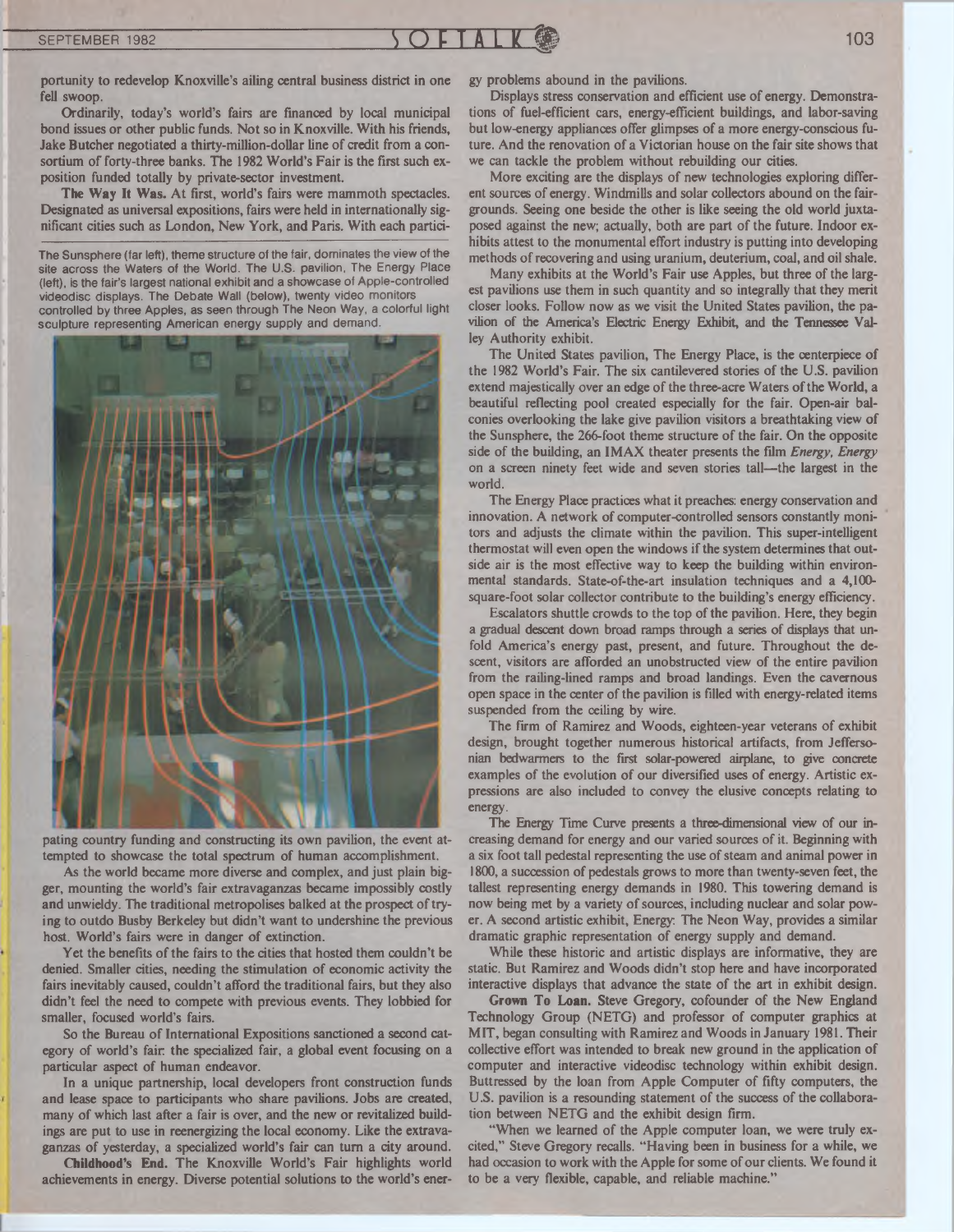In fact, the pavilion demonstrates an evolving sophistication in NETG's application of Apple computers within interactive information retrieval and presentation.

The most basic interactive display is a high-tech version of the "pusha-button, get-a-message" exhibit technique. The topic of the exhibit is "embodied energy," the energy it takes to produce a product rather than what it takes to use it.

Backlit photographs of sixteen everyday products invite visitors to examine more closely the embodied energy used to produce each item. By touching the picture of a product, a visitor calls up a brief audiovisual presentation that explains how that item is made and the surprising ways in which energy is essential to the process.

An Apple computer controls access of specific segments of a laser

access additional terms in a nested search. In other cases, a computergenerated graphic or still frame from a videodisc may be superimposed with text enhancement. More than one hundred different terms access short, explanatory video segments. In all cases, an Apple II Plus is controlling the system.

The Energy Data Center allows visitors to consolidate and investigate their special interests in energy. Six personal-sized monitors with touch-screen controls allow individuals to interact with the system. Six seventy-two inch projection television sets act as slave monitors for each of the stations, allowing easy observation by nearby visitors.

Unlike the glossary exhibit, the Energy Data Center deals almost exclusively in dynamic video and computer-generated graphic images. Rather than simply searching from a master list, the Energy Data sta-

Left Three of more than thirty Apple computers housed in the glass-walled control room at the U.S. pavilion. Center Spectators control the flow of discussion by means of touch-sensitive video monitors at the Debate Wall. Right: Jim Ogul, U.S. pavilion site manager, explains the evolution he has seen from early static exhibits to the exciting interaction of microcomputer controls.

videodisc. By issuing the videodisc a start and stop frame number, the Apple directs the rapid access of stored information much as it would with a standard disk drive. The difference is that the information is interpreted and presented by the videodisc player as an audio-visual message rather than being fed into the computer for traditional numbercrunching. While the results are dramatic, the videodisc is actually nothing more than a sophisticated data storage and retrieval peripheral for the computer.

A more innovative application of the Apple is the use of touch-sensitive screens. These devices provide the ultimate in user transparency. The user's attention is not divided between viewing and keyboard operation. Instead, with a simple touch of a finger, the viewer controls the presentation much like a wizard would cast a spell with the wave of a hand.

The magical touch screen is a product of Elographics of Oak Ridge, Tennessee. This high-resolution screen, providing a four thousand-byfour thousand point grid, consists of a glass sheet coated with a transparent resistive substrate. The substrate is separated from a plastic cover sheet by tiny plastic beads. This cover sheet is sprayed with a transparent conductive coating of gold.

A **Touch of Glass.** When the two layers are pressed together by a touch, an electric circuit is completed. A variable resistance calculation generates a unique  $(X, Y)$  coordinate. The Apple can as easily interpret this position coordinate as a key-tap signal from a traditional keyboard.

The Energy Glossary stations are a step up the ladder of sophistication in application of the touch screen-computer-videodisc configuration. For those visitors unfamiliar with the new terminology, a number of stations provide access to a Buck Rogers dictionary of five hundred energy terms used in the pavilion's exhibits.

The viewer steps up to a monitor and touches a small horizontal scale at the bottom of the screen to access the dictionary. Where the scale is touched determines the direction and rate of speed at which the terms are scanned in the alphabetical master list. Moving forward through the list, a term materializes in a queue in the background of the screen. As each term's turn to be accessed approaches, it zooms into the foreground. Touching a term as it zooms past retrieves its definition.

Definitions are presented in a variety of formats. The screen may simply fill with a concise definition in easy-to-read text, highlighted words indicating which words within the definition may be touched to tions utilize sophisticated branching within an ongoing retrieval of information.

For example, a monitor might show a speeding train rolling out of West Virginia. When a viewer touches a coal-laden car, the image freezes while computer-generated graphic information is superimposed. A band of images indicating related coal topics lets the viewer's fingers do the walking through a vast storehouse of information related to coal.

As sophisticated as these various Apple-controlled exhibits are, NETG's crowning achievement at the U.S. pavilion is the Debate Wall. This exhibit demonstrates a mixture of old and new information presentation techniques. In presenting a diverse set of taped expert opinions on various energy-related issues, the exhibit uses multi-image audio-visual display. The new technological twist that has been added is audience control of when or even if a speaker's opinion will be heard.

**Meeting of the Micro Minds.** A wall covered with twenty video monitors faces the seated and standing audience. A series of sound effects, short comments, and visual images introduces the Debate Wall. Then one of thirty energy experts makes a leading statement, while his or her image is shown on fifteen of the twenty monitors. The debate has begun.

While this initial comment is playing, the remaining five touch-screen equipped monitors display still images of possible follow-up speakers. Each of the five pictures is superimposed with an invitation to touch the screen to hear the pictured speaker respond. With each new comment, five additional carry-on choices are presented. Remarkably, the Applecontrolled videodiscs have enough opinion segments stored to take the discussion in literally hundreds of directions.

Revealing the challenge involved in execution of this exhibit, Steve Gregory explains, "The most difficult exhibit from a hardware integration standpoint was the Debate Wall. It features three Apples controlling ten videodisc machines, with each player capable of sending picture and audio into one of the twenty monitors.

"Two of the Apples are what we call slaves," Gregory continues. "Each of the slaves is responsible for controlling five of the videodisc players. These slaves act under cues from the master computer."

The master Apple also sends signals to a custom-designed switcher that channels all video output throughout the monitor network. The master also detects presses on the touch screens, which indicate the fol





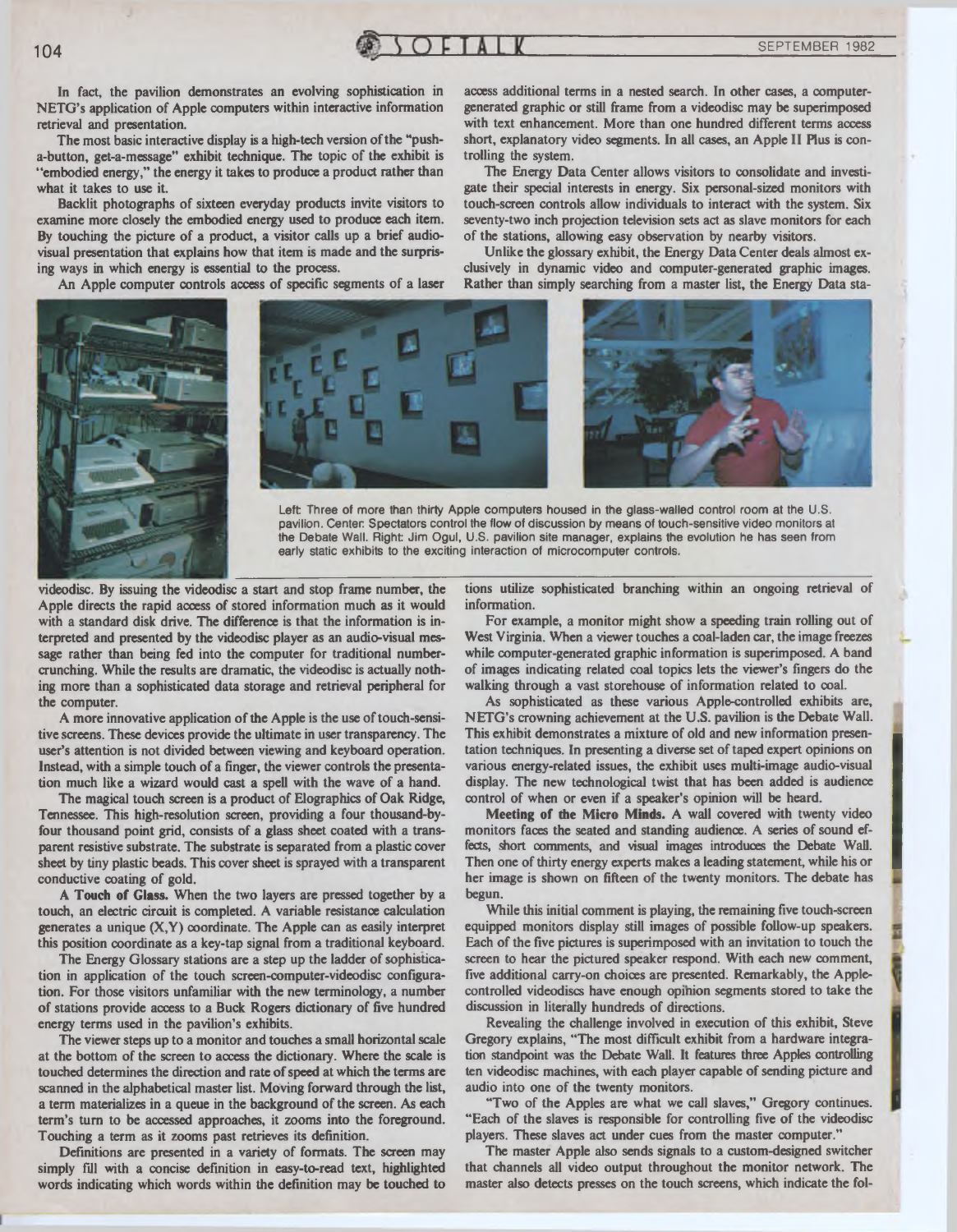lowing speaker and statement to be retrieved from the videodisc database.

"The exciting thing about all the efforts that went into the World's Fair project," Gregory concludes, "is that we were able to extend our knowledge in the application of microcomputers to videodisc control and sophisticated graphics generation. New England Technology Group now has a full range of salable Apple-based laser-disc and enhanced graphics products and services."

Such private-sector benefits are the just desserts of a job well done. In all probability, NETG and all those who contributed to the realization of the U.S. pavilion have given us the most uniquely informative and entertaining exhibit in the entire history of the World's Fair. And Apples played a big part.

**Keys of the Kingdom.** At **15,000** square feet, America's Electric Energy Exhibit is the largest corporate pavilion in the **1982** World's Fair. The **\$2.5** million twin-domed structure includes an AEEE exhibit, general exhibition space for other participants, and a multimedia theater.

The theme of the AEEE exhibit is: Electric Energy—Key to a Better Future. Some of the exhibits focus on ways that utility companies are working to meet the need for increased amounts of energy through both conservation and new and improved technology. Additional exhibits illustrate the contributions made by various energy sources and the central roles of coal and nuclear energy in meeting electrical demand.

applied state-of-the-art microcomputer and videodisc technology to the AEEE project.

"In each of the five interactive stations, the configuration is as follows," Lowe explains, unraveling the mystery of the featureless white boxes that stand near each station. " Inside each box is a stock Apple II Plus, equipped with 48K RAM, one disk drive, and an Allen Communications VMI card that controls a 7820-3 videodisc player." The keyboards are Lowe's custom design "which appears to the Apple as an RS-232 serial terminal communicating at 1,200 baud through a port in the VMI card.

"It's a very straightforward set-up, really," says Lowe. " Basically offthe-shelf technology with the exception of the keyboard and a PROM I wrote to interpret the input from the keyboard to the Apple." The Apple graphics are provided by Synergistic Software's *Higher Text* package.

AEEE had a clear notion of the message it wanted to convey but was concerned that a comprehensive tutorial exhibit would disrupt the flow of visitors through its pavilion. Not wanting the Apple to function simply as an on-off button for the sequential presentation of video segments, Lowe turned to video game aesthetics to provide player and spectator interest.

The **Taste of Learning.** When he learned that North American Phillips was going to have an Odyssey video game display at the pavilion, he



under the air outlet in the upper right, is housed the Apple computer control room that powers the Load Control Center. Right: Jay James, TVA manager of special projects, designed the barge exhibit. In addition, James did the actual programming of the Load Control Center simulation.

Upon entering the vaulted cavern of the AEEE dome, visitors immediately find their attention drawn to a giant video screen suspended from the ceiling. The subject of this overhead station, one of four, is coal. The other stations spotlight nuclear energy, conservation, and supplemental energy technologies. Just in front of each suspended screen, an angled tube juts out from the floor. Each tube is capped by a colorful, flat, touch-sensitive keyboard that controls the corresponding overhead display.

The four stations encircle an exhibit highlighting the Clinch River Breeder Reactor, and a fifth keyboard, similar to the other four, controls the display of an eye-level monitor in the breeder reactor exhibit.

Throughout the day, visitors position themselves at the keyboards and gaze at the monitors overhead. They are responding to the challenge of answering a series of energy-related questions. With each answer a visitor gives, the computer-generated text display disappears and is replaced by a short audio-visual presentation (film or videotape) that clarifies and supplements the answer.

In the course of the quiz, the display moves quickly and smoothly from computer text to video segment and back again. To those unfamiliar with microcomputer capabilities, this is just another magical exhibit—no explanation needed; it simply works. But to anyone who knows about microcomputers, it's apparent that something exciting is going on.

**Boxing with Apples.** Larry Lowe, a flight instructor, Apple enthusiast, and computer programmer, is the person who can best explain what's happening here. At the request of Roger Tierney, the exhibit design and production expert in charge of devising the AEEE exhibit, Lowe

knew it meant stiff competition for instructional quizzes that take on the average of eight minutes to complete. Three aspects of video gaming scoring, the recording and display of high scores, and a character that eats the words of an incorrect answer—were incorporated into the quiz in order to give it more of a video game flavor.

According to AEEE exhibit manager R. A. Evans, "The reaction of visitors to the pavilion has been great! Quite frankly," confides Evans, who has only recently retired from a long career with the Department of Energy in Oak Ridge, "it amazes me because this energy stuff is old hat to me. But we get folks here from the Midwest and the North and they think this is the greatest thing since chocolate cake."

As Evans sees it, people's enthusiastic responses to the exhibits can largely be attributed to the quality of the exhibits designed by Roger Tierney and his associates and the Apple Computer-run exhibits developed by Lowe and Tierney.

Judging from the volume of visitors taking the interactive quizzes daily, the AEEE exhibit certainly does grab and hold people's attention. Even so, Larry Lowe believes he has just begun to realize the potential of the computer in exhibit presentations. He's already looking ahead to 1984— in New Orleans.

**Valley Apples, For Sure!** Moored on the edge of Fort Loudon Lake at the south end of the fair site, two converted river barges are home to The Valley Adventure, a fiftieth anniversary celebration of the Tennessee Valley Authority. A significant part of FDR's master redevelopment plan for recovery from the Great Depression, TVA continues its partnership with the region's people in managing and improving the Tennessee Valley's resources in preparation for future energy needs.